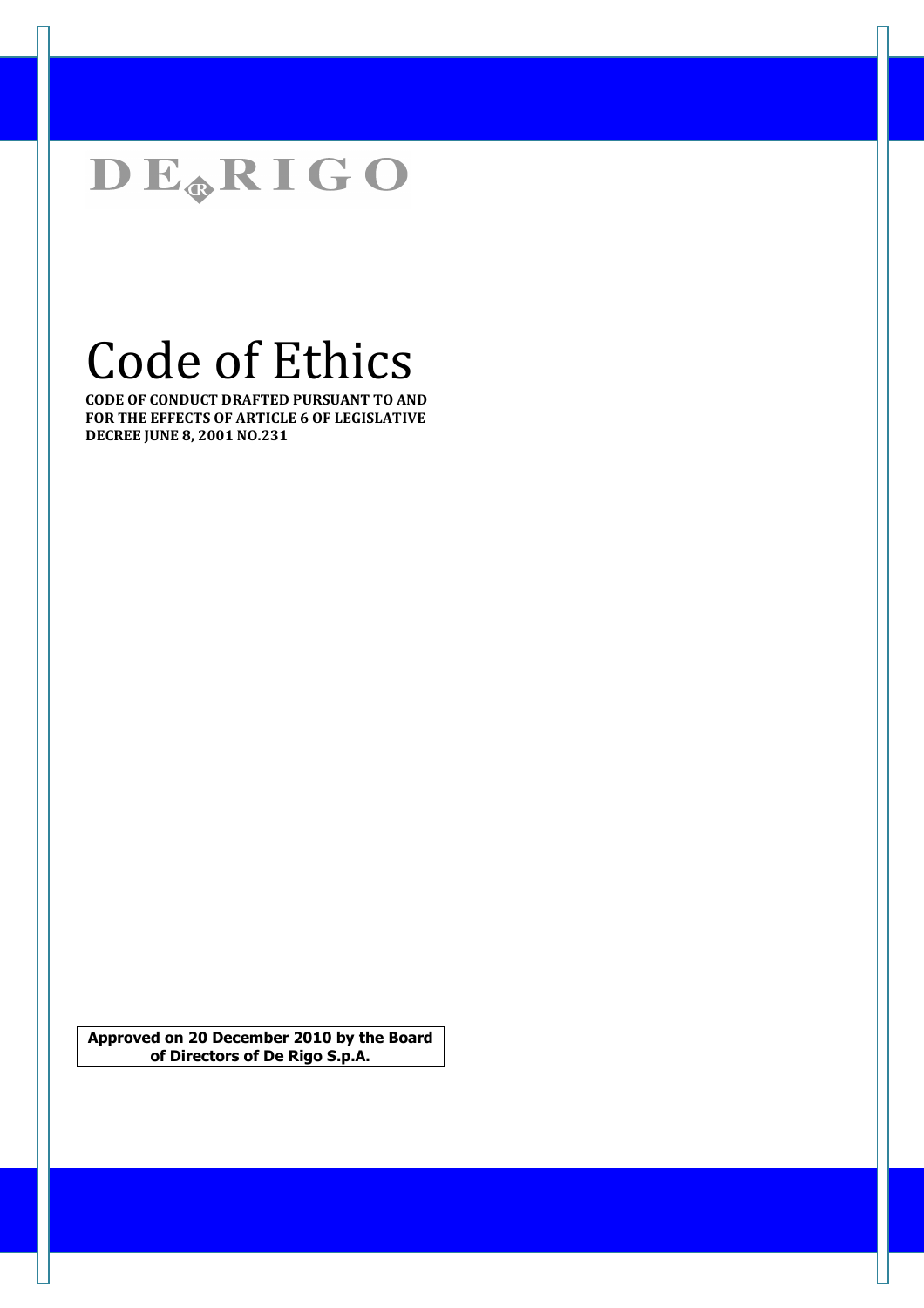## **Code of Ethics**

## CODE OF CONDUCT DRAFTED PURSUANT TO AND FOR THE EFFECTS OF ARTICLE 6 OF LEGISLATIVE DECREE JUNE 8, 2001 NO.231

Approved on 20 December 2010 by the Board of Directors of De Rigo S.p.A.

| <b>Contents</b>         |         |                                                                                  |  |
|-------------------------|---------|----------------------------------------------------------------------------------|--|
| 1                       |         |                                                                                  |  |
| $\overline{2}$          |         |                                                                                  |  |
| $\overline{\mathbf{3}}$ |         |                                                                                  |  |
|                         | 3.1     |                                                                                  |  |
|                         | 3.2     |                                                                                  |  |
|                         | 3.3     |                                                                                  |  |
|                         | 3.4     |                                                                                  |  |
|                         | 3.5     |                                                                                  |  |
|                         | 3.6     |                                                                                  |  |
|                         | 3.7     |                                                                                  |  |
|                         | 3.8     |                                                                                  |  |
| 4                       |         |                                                                                  |  |
| 5                       |         |                                                                                  |  |
|                         | 5.1     |                                                                                  |  |
| 6                       |         |                                                                                  |  |
| $\overline{z}$          |         |                                                                                  |  |
|                         | 7.1     |                                                                                  |  |
|                         | 7.2     |                                                                                  |  |
|                         | 7.3     |                                                                                  |  |
|                         | 7.4     |                                                                                  |  |
|                         | 7.5     |                                                                                  |  |
|                         | 7.6     |                                                                                  |  |
|                         | 7.7     |                                                                                  |  |
|                         | 7.8     | The Safeguarding of corporate assets and use of company property  7              |  |
| 8                       |         |                                                                                  |  |
| 9                       |         |                                                                                  |  |
| <i><b>10</b></i>        |         |                                                                                  |  |
| 11                      |         |                                                                                  |  |
|                         | 11.1    |                                                                                  |  |
|                         | 11.2    | Principles of conduct in relations with suppliers at the contract implementation |  |
|                         | phase 8 |                                                                                  |  |
|                         | 11.3    |                                                                                  |  |
|                         | 11.4    |                                                                                  |  |
| 12                      |         |                                                                                  |  |
| 13                      |         |                                                                                  |  |
| 14                      |         | Economic relations with parties, trade union organisations and associations 9    |  |
| 15                      |         |                                                                                  |  |
| 16                      |         |                                                                                  |  |
|                         | 16.1    |                                                                                  |  |
|                         | 16.2    |                                                                                  |  |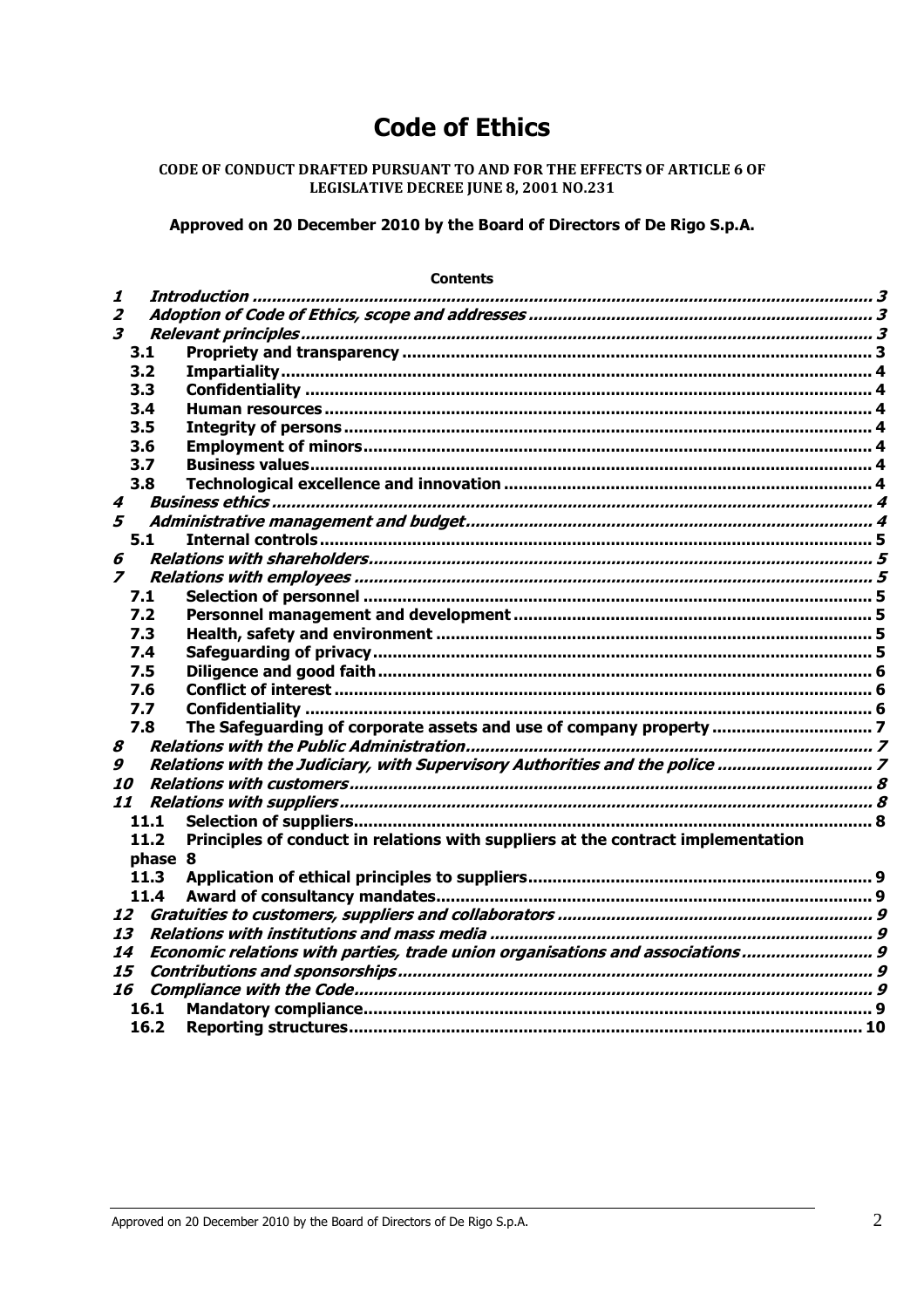## 1 Introduction

The present document, called the "Code of Ethics" (hereinafter the Code), approved directly by the Board of Directors, governs the context of rights, duties and responsibilities expressly undertaken by the company De Rigo S.p.A. and by the companies which it controls (hereinafter DE RIGO) in relation to the persons with whom it deals, ensuring the prevention of legal infringements and irregularities connected with the management of operations.

The present Code is addressed to the company bodies and their members, to employees, temporary workers, consultants and collaborators of any kind whatsoever, to its agents, authorised representatives and any other person acting in the name and on behalf of DE RIGO, hereinafter defined together as "Addressees of the Code". The Addressees of the Code are required to familiarise themselves with the material contained within the Code and to comply with the principles of the Code, which will be made available to them in the manner detailed below.

The Code is available and may be downloaded from the website of the Group (www.derigo.com) by all of its employees and collaborators.

The Code is subject to revision by the Board of Directors. The revisions are made with the collaboration of the employees and collaborators, either on the basis of their experience in another business environments or their direct experience applying the Code within the company.

The present Code represents the totality of fundamental principles and approaches which should inspire the business activities of DE RIGO and guide the behaviour of its employees and all other parties with whom it deals, to ensure that the proper management, trustworthiness and good image of DE RIGO is maintained.

In particular, and for purpose of illustration:

- the members of the Board of Directors also take account of the principles and values contained in the Code in establishing corporate business objectives;
- the managers give effect to the principles and values of the Code in taking on responsibilities externally and internally, reinforcing trust, cohesion and team spirit;

• the employees and collaborators act and conduct themselves in accordance with the spirit of the principles, values, objectives and commitments envisaged by the Code.

An ethical orientation is a necessary precondition of the trustworthiness of DE RIGO in its relations with its shareholders, with its customers and more generally with the whole social and economic environment in which DE RIGO operates. The adoption of a number of specific principles of conduct to be observed in the company's relations with the market, with third parties and with the Public Administration is also an expression of the commitment of DE RIGO in relation to the prevention of the offences referred to in Legislative Decree June 8, 2001 no.231 and subsequent modifications relating, inter alia, to the regulation of the administrative responsibilities of companies.

#### 2 Adoption of Code of Ethics, scope and addresses

DE RIGO adopts the present Code, which refers to the totality of lines of conduct facilitating the implementation of the relevant principles in each aspect of the company's operations. Without prejudice to the specific regulatory, religious, cultural and social norms of any particular legal order, the Code is valid both in Italy and abroad, with the relevant necessary or appropriate adjustments or adaptations based on the different approaches applicable in the Countries in which DE RIGO may operate. In the event that any one of the provisions of the Code comes into conflict with the provisions of internal regulations or procedures, the Code shall prevail.

## 3 Relevant principles

The present Code refers to the totality of lines of conduct which facilitate the implementation of the relevant principles in each aspect of the operations of DE RIGO, whether carried out in Italy or abroad.

## 3.1 Propriety and transparency

To ensure the adoption of lines of conduct characterised by maximum fairness and transparency in relations with the central and local Public Administration, and with all persons with whom it deals, such as its customers and suppliers.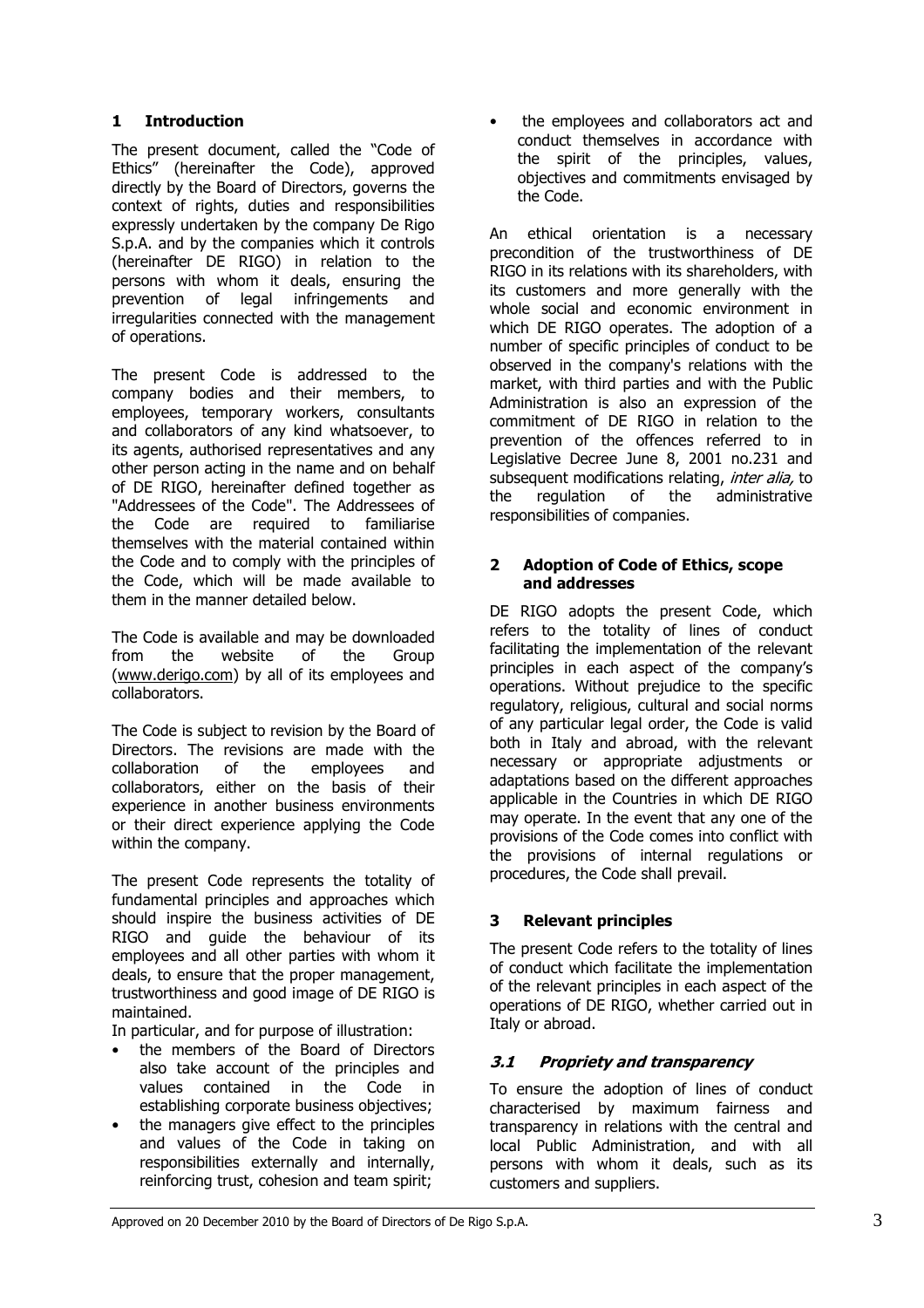## 3.2 Impartiality

To avoid favouring any interest group or individual. To avoid any discrimination based on age, health, gender, religion, race, political and cultural opinions.

## 3.3 Confidentiality

To maintain the confidentiality of data and information belonging to the internal IT system, including personal and corporate data processed for purposes of carrying out the relevant activity. To ensure full and exact compliance with the relevant safety and protection measures.

## 3.4 Human resources

To safeguard the value of human resources, also through the continued development of technical and professional skills and competences.

DE RIGO acknowledges that the presence of a duly motivated and competent staff is an essential factor of competitiveness and customer satisfaction.

The principles laid down by the Code confirm the importance of respect for the individual and of fair treatment, and exclude all forms of discrimination.

## 3.5 Integrity of persons

To foster the physical and moral integrity of employees and collaborators by ensuring, respectively, working environments which are safe and healthy and working conditions which are consistent with the value of personal dignity.

## 3.6 Employment of minors

To reject the resort to child labour and the conclusion of contracts with suppliers or subsuppliers who/which resort thereto.

The aim of the provision relating to the employment of minors is to ensure that DE RIGO products are not manufactured by persons who are denied the opportunity to receive an education and live a life which respects and upholds children's rights.

## 3.7 Business values

To manage the enterprise in accordance with criteria of cost-effectiveness and efficiency in order to provide solutions and services that reflect a high quality/cost ratio and to ensure full satisfaction of its customers.

#### 3.8 Technological excellence and innovation

To ensure continued adaptation to the evolution of technology, thus guaranteeing the highest quality standards and the highest standards of services/products supplied. To identify the best opportunities afforded by national and international market in order to develop innovative solutions/services. The business activities of DE RIGO are always in absolute compliance with national legislation, EU rules and also the rules of those States where it may have its operations, and also with the present Code and with applicable corporate procedures. In no case may conduct which is inconsistent with the aforementioned rules be justified on the basis that it is in the interest of DE RIGO.

## 4 Business ethics

DE RIGO believes that compliance with ethical rules and transparency in the conduct of its affairs is a necessary condition  $-$  rather than simply representing a competitive advantage for the achievement of its objectives, which consist of the creation and maximisation of value for its shareholders, for those employed in DE RIGO, for its customers and for the community as a whole. DE RIGO therefore supports the creation of an environment characterised by a strong sense of ethical integrity, in the conviction that this contributes decisively to the effectiveness of its control policies and systems, thus impacting on behaviour and conduct which might otherwise remain undetected by the most sophisticated supervisory procedures.

#### 5 Administrative management and budget

DE RIGO, in drawing up its budget and any other kind of accounting documentation required, respects the laws and rules in force and adopts the most advanced accounting principles and practices.

The financial statements are a true and valid representation – based on criteria of clarity, truth and correctness – of the operations which have been carried by the company (operating results, capital and financial position of the company). The administrative/accounting systems enable an appropriate level of management of company operations and facilitate faithful representation of the transactions of the company, also for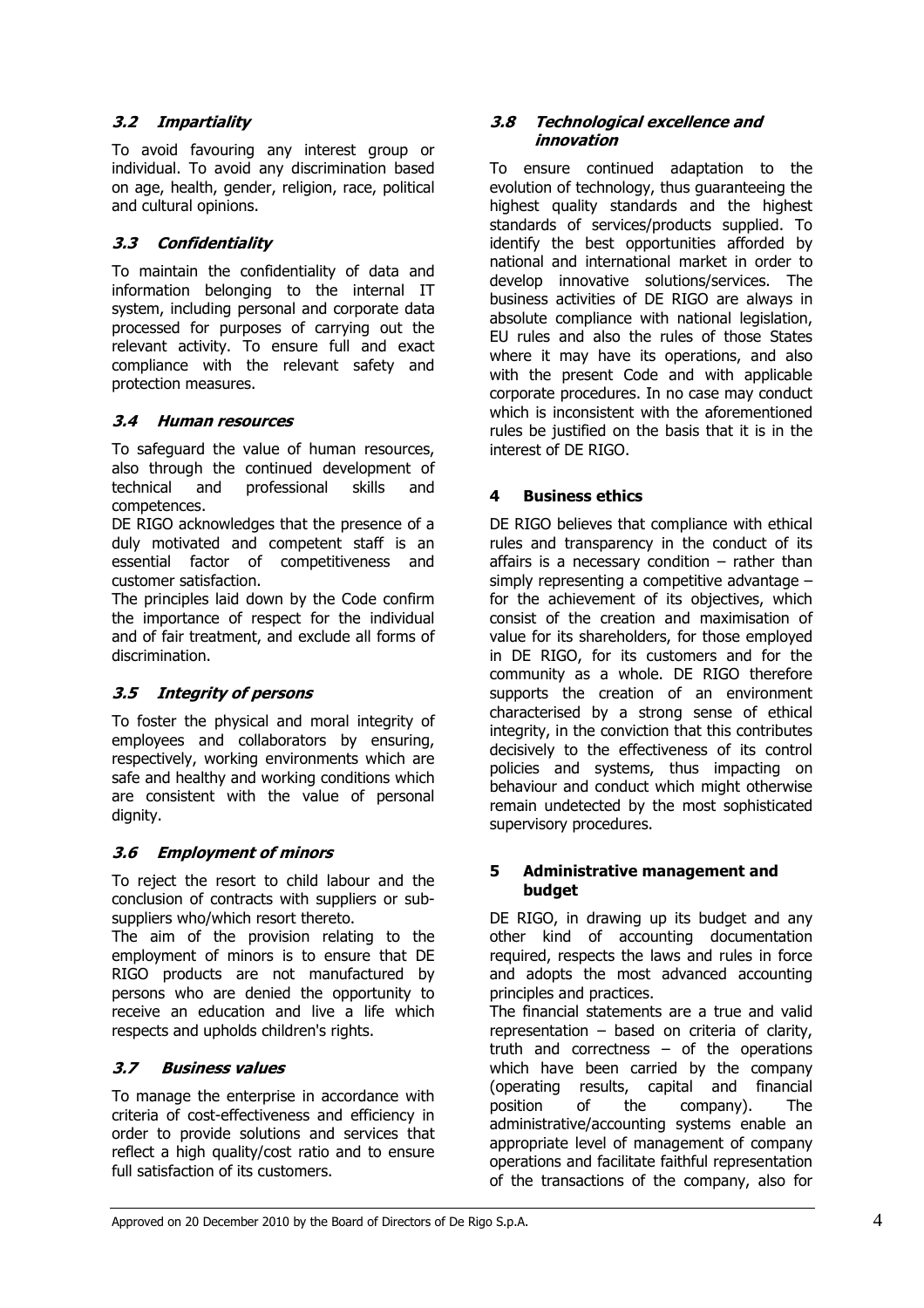purposes of identifying the reasons for the operation or transaction as well as the different levels of responsibility involved.

The keeping of irregular accounting books and the existence of an irregular administrative management shall be considered an infringement of the Code, and both are therefore illegal.

## 5.1 Internal controls

DE RIGO adopts a broad range of procedures and mechanisms which are necessary in order to address, manage and verify operational activities, with the aim of ensuring compliance with internal rules and procedures, protecting corporate assets, managing activities efficiently and providing true and full accounting and financial information and data.

The internal controls are divided into two distinct lines of intervention:

"line control", which is effected by the individual operating units in relation to their own processes;

• "management control", effected by way of systematic sample checks and monitoring of the line controls.

Consequently, the internal controls:

- 1. verify the adequacy of the various corporate processes in terms of effectiveness, appropriateness, consistency, efficiency, and costeffectiveness;
- 2. verify the compliance of conduct and behaviour with applicable rules, and with corporate directives and policies;
- 3. establish rigorous procedures to ensure that the choices made are based on careful economic assessments;
- 4. guarantee the reliability and correctness of the accounting records and the
- safeguarding of corporate assets;<br>5. provide clear, comprehensity clear, comprehensible and accurate documentation as required by the supervisory and control authorities.

## 6 Relations with shareholders

DE RIGO operates as an enterprise managed to create value for its shareholders, and its conduct is based on criteria of maximum transparency, as well as being based on the principles and values detailed above.

In this context, it provides its shareholders with appropriate, prompt and full information on the most important aspects of the management of the enterprise.

## 7 Relations with employees

#### 7.1 Selection of personnel

Personnel are sought and selected on the basis of criteria of objectivity, competence and professionalism, and on a basis which guarantees equal opportunity, avoiding favouritism of any kind and ensuring that the Company is provided with the best skills and competences available on the market.

#### 7.2 Personnel management and development

DE RIGO applies an integrated system of management and development of human resources which offers equal opportunities and professional development to all of its employees, based on criteria of merit. It makes suitable training programs available within the context of its company projects, thus promoting the abilities and competences of each individual.

DE RIGO puts in place all necessary measures to ensure the prevention of any form of harassment of its employees – whether psychological, physical or sexual.

## 7.3 Health, safety and environment

DE RIGO pays particular attention to creating and managing occupational environments and places of work which are appropriate from the point of view of the health and safety of its employees, in conformity with the relevant applicable national and international rules. Smoking is prohibited in the working environments of DE RIGO, but areas may be specifically designated for smoking.

Within the context of its activity, DE RIGO is committed to contributing to the development and well-being of the community in which it operates, by applying innovative and progress solutions to reduce its environmental impact.

## 7.4 Safeguarding of privacy

DE RIGO complies with the rules relating to confidentiality of personal data contained in the Data Protection Code referred to in Legislative Decree June 30, 2003 no. 196.

With reference to this Code and to the processing of the personal data of its employees, DE RIGO informs each of its employees of the nature of the personal data processed by DE RIGO, of the processing methods and of the relevant areas of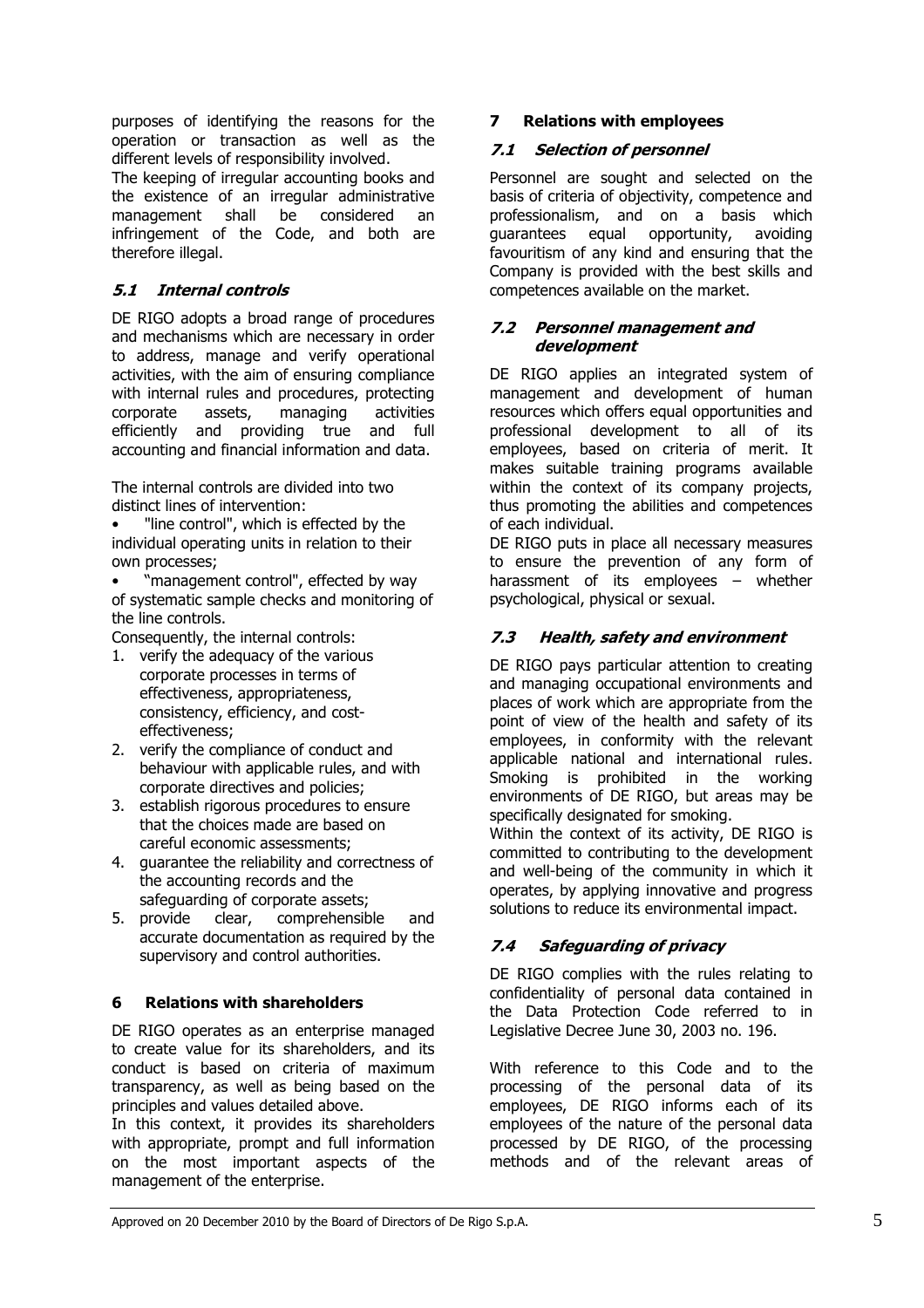communication, and it adopts all suitable measures to ensure their confidentiality.

## 7.5 Diligence and good faith

Each employee and/or collaborator must act honestly and in good faith in the performance of his or her activities, respecting the obligations contractually agreed and ensuring a commitment to achieving the objectives laid down.

He/she must also be familiar with and comply with the present Code, ensuring that his/her conduct is characterised by respect, cooperation and a spirit of mutual collaboration.

In particular, in relation to collaborators, DE RIGO will make the present Code available to them in the context of their signature of the declaration stating that they are familiar with the said Code, undertaking not to engage in any conduct or behaviour which infringes the principles contained therein.

DE RIGO includes express termination clauses in the respective contracts, which refer to circumstances where serious infringements occur of the precepts of this Code. The employees of DE RIGO, without distinction on the basis of the function exercised and/or the level of responsibility undertaken, must be familiar and comply with the directions and procedures of the company, particularly those relating to the safeguarding of the environment, safety and privacy.

They must also keep an honest and up-to-date record of their own working activity, taking account of the fact that such information is important for customers and is of key importance for the fulfilment of all legal obligations.

## 7.6 Conflict of interest

Each employee and/or collaborator must perform his or her working activities in the exclusive interest of DE RIGO, avoiding any conflict between personal economic activities – including those connected to relatives – and corporate functions/duties which could prejudice the activities or operations of DE RIGO, damage its image or result in situations of unlawful benefit or advantage to him/her.

For example (for purposes of illustration only):

accepting money, gifts, favours of any kind from persons, enterprises or entities which have business relations or are in negotiations with DE RIGO;

- using his/her corporate position or the information acquired in his/her work in a manner that has the effect of favouring his/her own private interests;
- concluding, completing or initiating negotiations and/or contracts in the name and/or on behalf of DE RIGO, where relatives or associates of the employee are involved, or involving companies or legal entities owned by him/her, or in which he/her has an interest on any basis whatsoever.

Each employee is required to notify the company in the following circumstances: prior to accepting a paid position of consultancy, management, administration or other position with another entity, or where any of the aforementioned situations of conflict of interest occurs.

## 7.7 Confidentiality

Employees and collaborators are required to maintain absolute confidentiality in relation to information, documentation, research, initiatives, projects, contracts, plans which come to their knowledge in the course of their duties, with particular reference to those which could compromise the image or interests of customers and of the company.

Information relating to the Group may be sought from Public Authorities or from third parties where specific agreements provide for the use of such information.

DE RIGO adopts measures to safeguard the information and data managed and processed and to ensure that these are not accessible to unauthorised personnel.

All the information, in particular information acquired in the context of activities carried out for customers, shall be considered confidential and may not be disclosed to third parties or used for purposes of personal advantage, whether direct or indirect.

Any situation which involves the potential for conflict of interest must be immediately communicated in writing to one's immediate supervisor, particularly where the person's impartial and objective judgement might be compromised in circumstances involving relations of a financial and/or commercial nature.

The confidentiality obligations shall remain valid and fully applicable even after the professional relationship with the company comes to an end or is interrupted.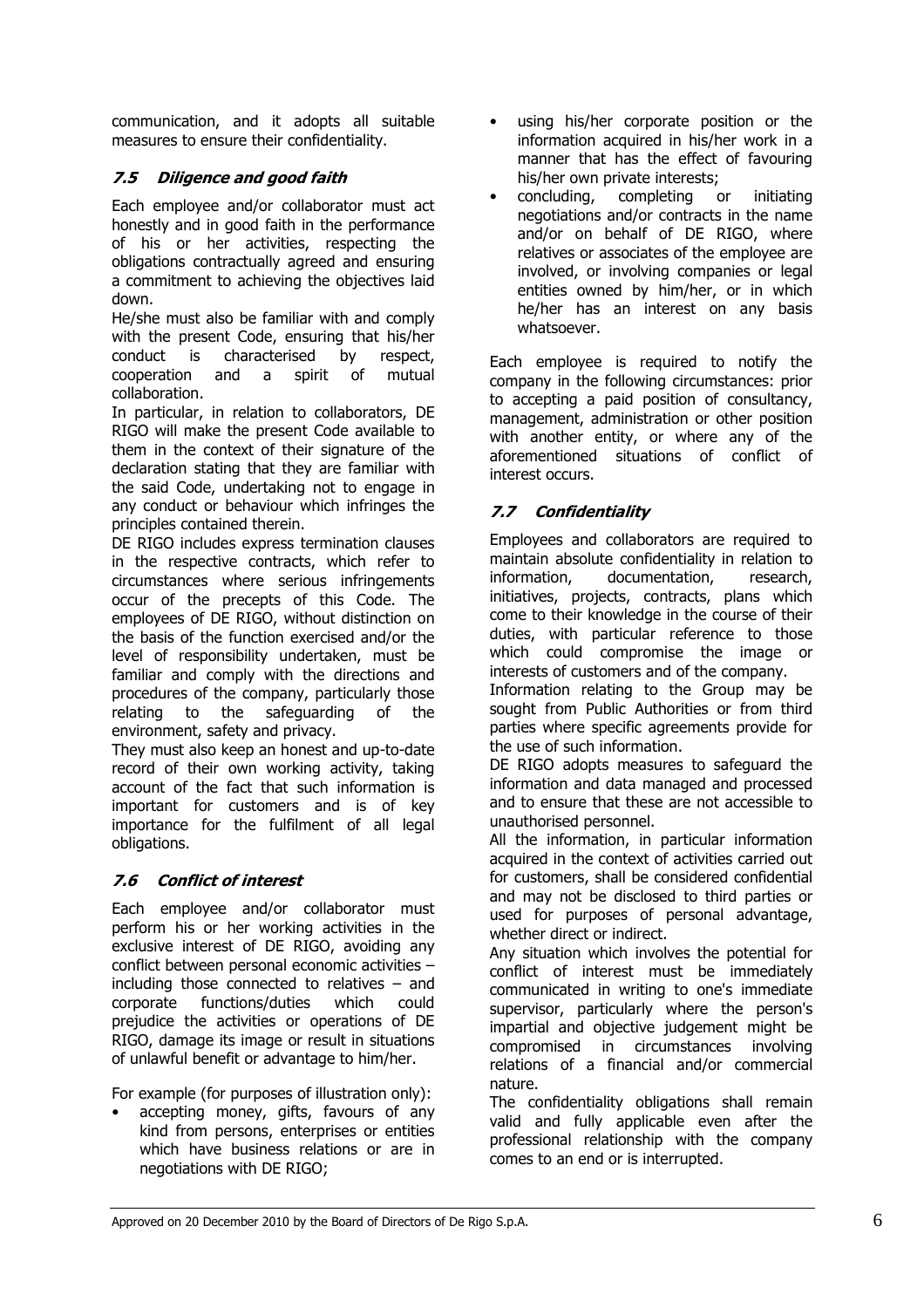#### 7.8 The Safeguarding of corporate assets and use of company property

Each employee and collaborator is required to act diligently to safeguard company assets from improper or inappropriate uses.

In particular, in relation to IT applications and in consideration of the IT system managed by DE RIGO, each employee is required to scrupulously adopt and comply with corporate safety policies to ensure that the functionality and safeguarding of the IT systems are not compromised.

Each employee or collaborator is also required:

- to comply with the laws relating to copyright protection which protect industrial property rights;
- not to reproduce copyright-protected software and databases (even for personal use), save in relation to copies made for backup purposes;
- not to use unauthorised software or databases on the computers of the Company;
- to ensure that the corporate safety standards are complied with also in respect of activities carried out by collaborators or third-party enterprises operating under assignment from DE RIGO;
- to use the corporate e-mail and Internet facilities only for permitted purposes and to avoid sending e-mail messages which are insulting, threatening and/or harmful to the image of the company or the image of others;
- not to navigate on Internet sites containing paedophile/pornographic material, or material which is illegal or otherwise not relevant to the relevant job specification.

## 8 Relations with the Public Administration

Relations of DE RIGO with the Public Administration, with public officials or persons entrusted with a public service must strictly comply with all applicable legal and regulatory provisions, and they may not in any way compromise the integrity and reputation of DE RIGO.

The assumption of commitments or obligations and the management of relations of any kind

with the Public Administration, with public officials or persons entrusted with a public service are reserved exclusively to the relevant company departments in charge and to authorised personnel. In the context of relations established between DE RIGO and the Public Administration, public officials or persons entrusted with a public service, the Addressees of the Code are required to refrain from the following:

- 1. from offering to a public official, to his/her relatives or to persons or entities associated in any way whatsoever with the same - also through a third party - money or any other benefit which might also involve work opportunities or commercial opportunities;
- 2. from unlawfully seeking out or establishing personal relationships based on favour, influence or interference which could directly or indirectly affect the outcome of the relationship.

#### 9 Relations with the Judiciary, with Supervisory Authorities and the police

DE RIGO acts in compliance with the law and, within the limits of its own competence, promotes the proper administration of justice (the course of which must not be hindered in its purpose of establishing the truth)

In carrying out its activities, DE RIGO operates in a lawful and proper manner, collaborating with the members of the judiciary, the police and any public official having supervisory powers.

DE RIGO requires that the "Addressees of the Code" make themselves available to the fullest possible extent in order to collaborate with any person carrying out inspections and controls on behalf of the National Social Security Institute, the Ministry of Health and Welfare and any other Public Administration.

In advance of a judicial procedure, an investigation or an inspection by the Public Administration, it is forbidden to destroy or alter records, minutes, accounting records and any type of document, or to lie or make false declarations to the competent authorities.

It is forbidden to attempt to persuade others to provide false or deceitful or misleading information to the competent authorities. It is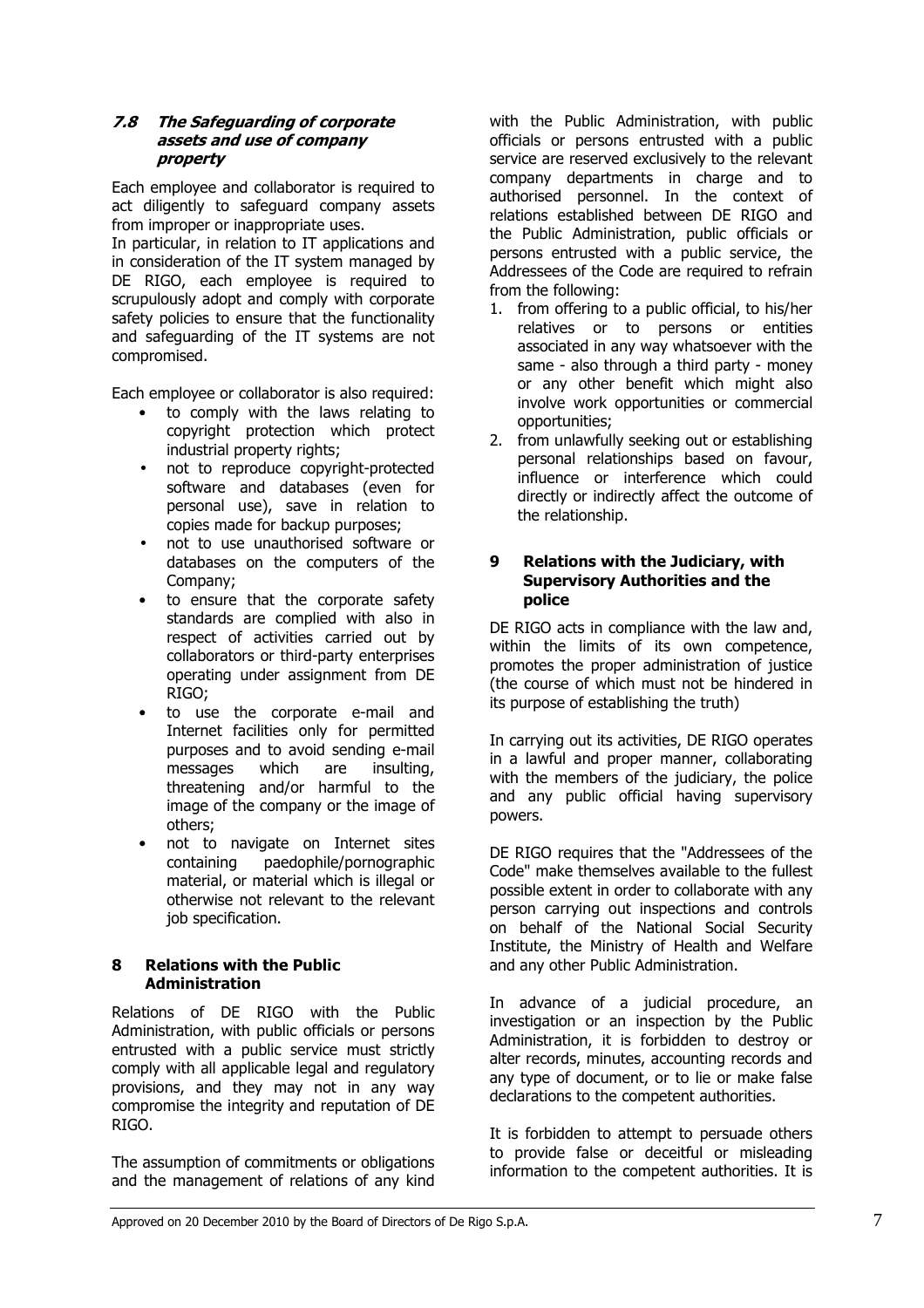forbidden for any person to engage in economic activities with, or to hand out professional assignments or give or promise gifts, money or other advantages to any person carrying out assessments and inspections, or to the competent judicial authorities. Persons who, as a result of facts connected with their employment relationship, will be subject  $-$  also on a personal basis  $-$  to inspections and investigations or who will receive court summons, and/or persons who will receive notification of other judicial orders, must inform their own manager of the same or, alternatively, must directly inform the company department with supervisory functions in the company.

## 10 Relations with customers

 It is a priority of DE RIGO to ensure that the needs of its contractual counterparts are fully satisfied, also in order to create a strong relationship inspired by the general values of propriety, honesty, efficiency and professionalism.

In this context, DE RIGO endeavours to assure the customer that the tasks entrusted by the latter to DE RIGO are carried out at the highest possible standards, and its consistent aim is to propose the most advanced and innovative solutions within the context of integration, efficiency and cost effectiveness.

All contracts signed with customers, all communications addressed to them and all advertising messages are characterised by criteria of simplicity, clarity and completeness, and any resort to deceitful or misleading and/or improper practices is avoided.

## 11 Relations with suppliers

#### 11.1 Selection of suppliers

DE RIGO undertakes to ensure that all potential suppliers are granted an equal opportunity to participate in the stages for selection of the contractor –based on parity of conditions;

In order to guarantee integrity and independence in its relations with suppliers, it applies the standards of maximum transparency and efficiency in the purchasing process, particularly through:

> the separation of roles  $-$  where practically feasible – between the

company function which requests the supply and that which draws up the relevant contract;

- the adoption of formalities which ensure that the decisions made are properly documented (the so-called "traceability of purchasing process phases");
- the preservation of information and documents relating to suppliers.

It also ensures that the competent company departments and the company employees:

- do not induce suppliers to sign an unfavourable contract in the expectation of ensuing advantages;
- do enter into activities for valuable consideration only after the signature of the relevant contracts, or subject to specific acceptance in writing of an anticipated performance;
- do not receive handouts or gifts or any form of benefit which, in light of their intrinsic value, are not directly attributable to relations of normal courtesy.

Moreover, in order to ensure contractual fairness, DE RIGO undertakes:

- to ensure maximum transparency in relation to transactions carried out;
- to guarantee impartiality at all phases of the procedure;
- to maintain the confidentiality of information which should not be disclosed;
- to promptly report any existing or potential conflict of interest.

#### 11.2 Principles of conduct in relations with suppliers at the contract implementation phase

DE RIGO obliges its company departments and employees:

- to scrupulously observe internal procedures relating to the management of relations with suppliers;
- to comply and ensure compliance with legal provisions applicable to relations with suppliers, as well as the relevant contractual conditions.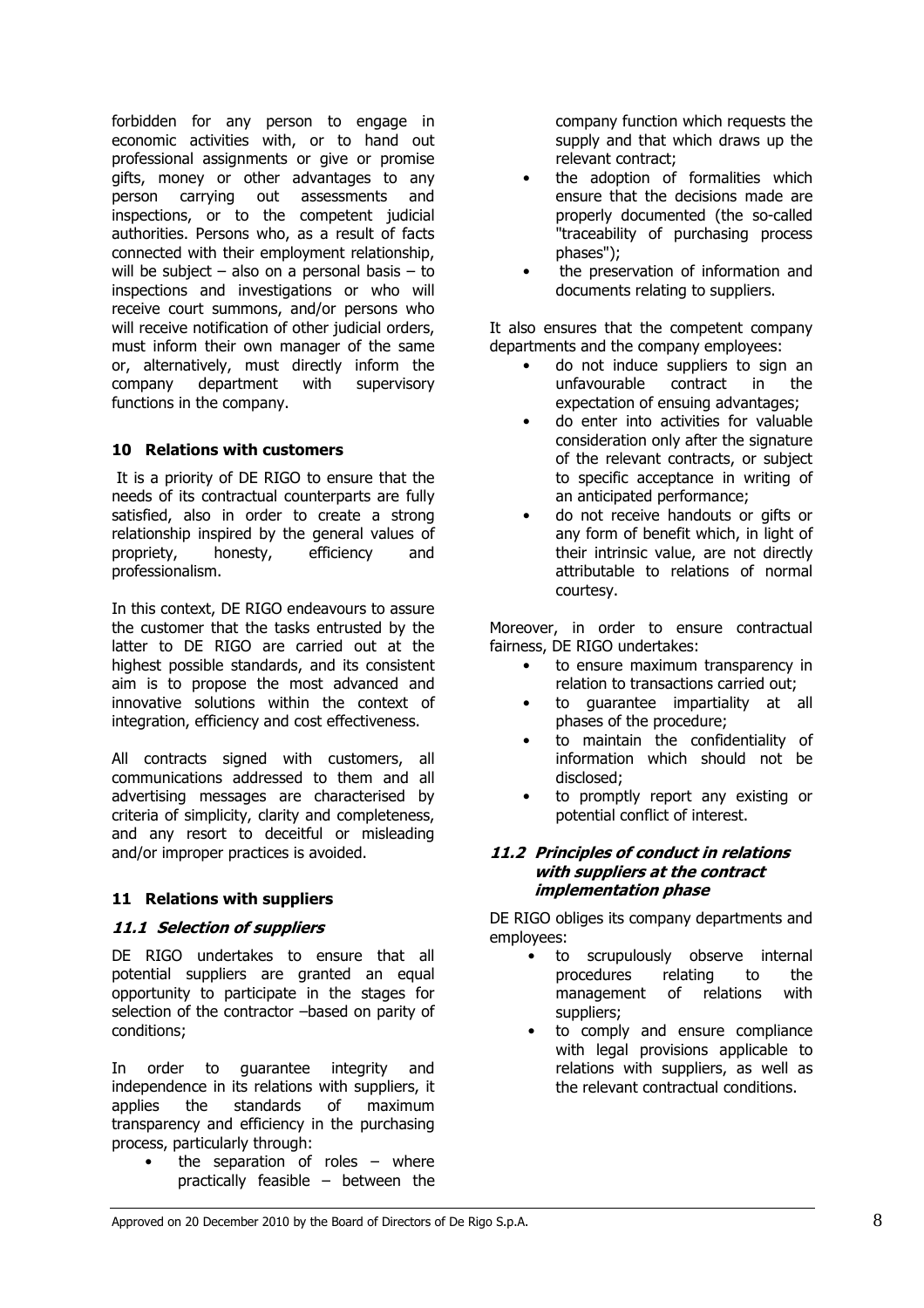#### 11.3 Application of ethical principles to suppliers

DE RIGO will make this Code available to suppliers so that they may take note of it, undertaking not to engage in any conduct which violates any of its principles. DE RIGO includes express termination clauses in the respective contracts, which refer to circumstances where serious infringements occur of the precepts of this Code.

## 11.4 Award of consultancy mandates

DE RIGO undertakes to adopt criteria for the award of professional mandates which are based on principles of competence, cost effectiveness, transparency and fairness, also ensuring that the ethical and professional integrity of the professional figures involved is evaluated.

More particularly, all remunerations and/or sums of money, on whatever basis these occur, which are paid to persons engaged to functions of a consultancy nature must be properly recorded and must also be proportionate to the activity carried out, also taking into account market conditions.

## 12 Gratuities to customers, suppliers and collaborators

It is forbidden to give or provide donations, benefits (whether direct or indirect), gifts or handouts, acts of courtesy or hospitality in the context of business relations with customers, suppliers and collaborators, save where their nature and value are such that they do not compromise the image of the company and cannot be interpreted as being intended to obtain favourable treatment not attributable to market rules.

## 13 Relations with institutions and mass media

In its relations with institutions, DE RIGO undertakes:

- to establish, without discrimination of any kind, permanent channels of communication with all parties with whom it deals at the international, EU and national level;
- to represent its own interests in a transparent, scrupulous and coherent manner.

#### 14 Economic relations with parties, trade union organisations and associations

DE RIGO makes no contributions of any kind, whether directly or indirectly, to political parties, political and trade union movements, committees and organisations, or to their representatives or candidates in Italy or abroad, except for contributions provided for specific regulations.

Moreover, DE RIGO refrains from applying any direct or indirect pressure on political exponents which is aimed at encouraging recruitment, consultancy contracts or similar. Any reports received will be treated on the same basis as other reports.

The Addressees of the Code may not conduct political activities at the premises of DE RIGO or use the property or equipment of DE RIGO for such purposes. They must also make clear that any political opinions which they may express to third parties are strictly personal and do not therefore represent the opinions or standpoint of DE RIGO.

## 15 Contributions and sponsorships

DE RIGO may respond to requests for contributions only when they come from nonprofit bodies and associations, or those having cultural or charitable status. Sponsorship activities may relate to the social, environmental, sporting, performance and artistic spheres.

## 16 Compliance with the Code

## 16.1 Mandatory compliance

Compliance with the rules of the Code of Ethics is an essential aspect of the contractual obligations undertaken by employees pursuant to and for the effects of articles 2104 and 2106 of the Civil Code. The obligation to comply with the present Code is contained in all applicable collaboration contracts. The infringement of the provisions of the Code of Ethics by workers (employees and collaborators) constitutes infringement of the relevant contractual obligations and may have the following effects, as appropriate:

• the application of the sanctions and disciplinary measures provided for by<br>the applicable collective labour the applicable collective labour agreement;